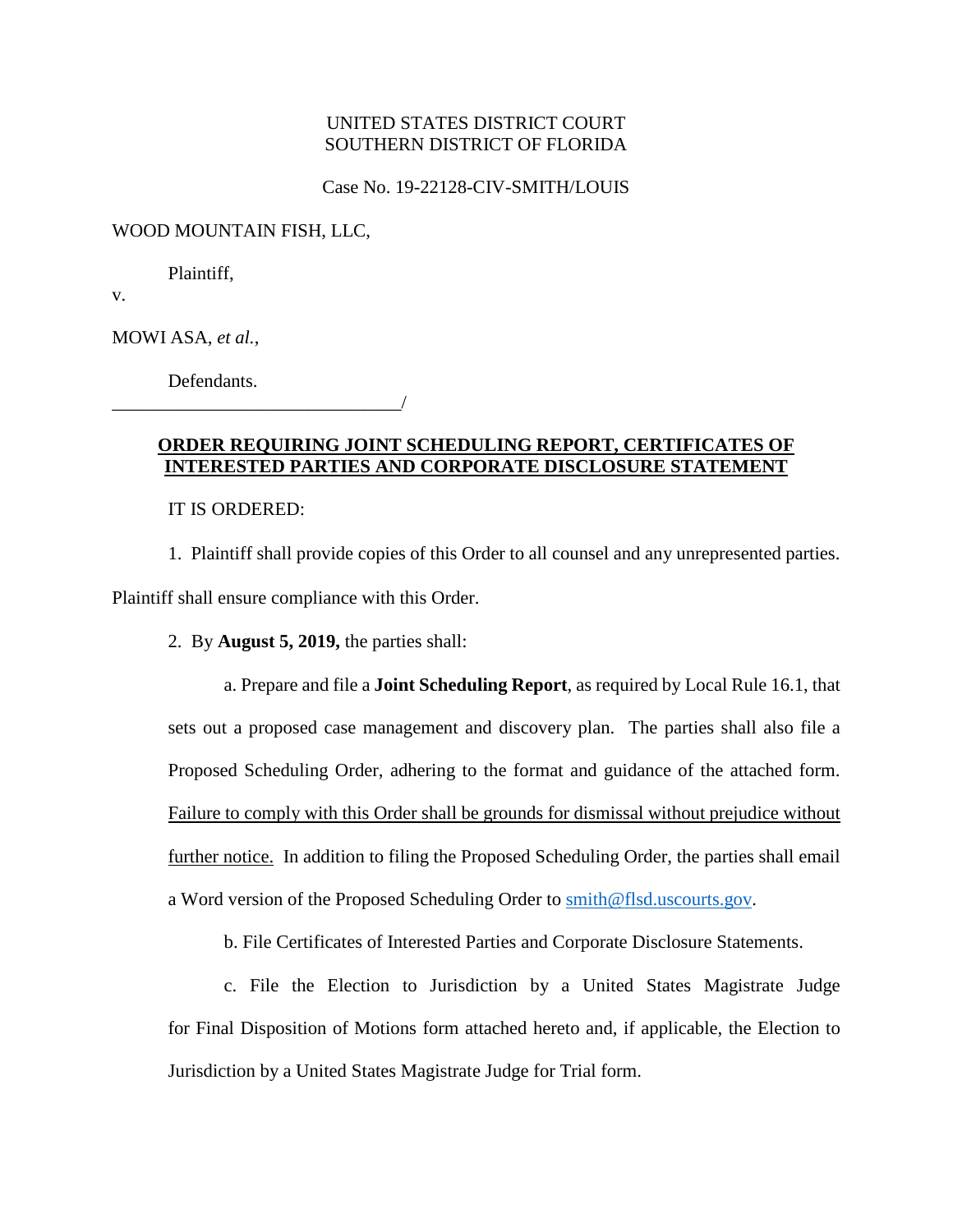3. Initial disclosures required under Federal Rule of Civil Procedure 26(a)(1) must be made at or before the time the parties confer to develop their case management and discovery plan.

4. If after receipt of the parties' Joint Scheduling Report the Court determines that a Federal Rule of Civil Procedure 16(b) scheduling and planning conference is necessary, it shall set a hearing. The parties should be prepared to argue all motions pending at the time of such hearing.

DONE AND ORDERED in Fort Lauderdale, Florida this 3<sup>rd</sup> day of July, 2019.

 $\overline{\phantom{a}}$ 

RODNEY SMITH UNITED STATES DISTRICT JUDGE

cc: All counsel of record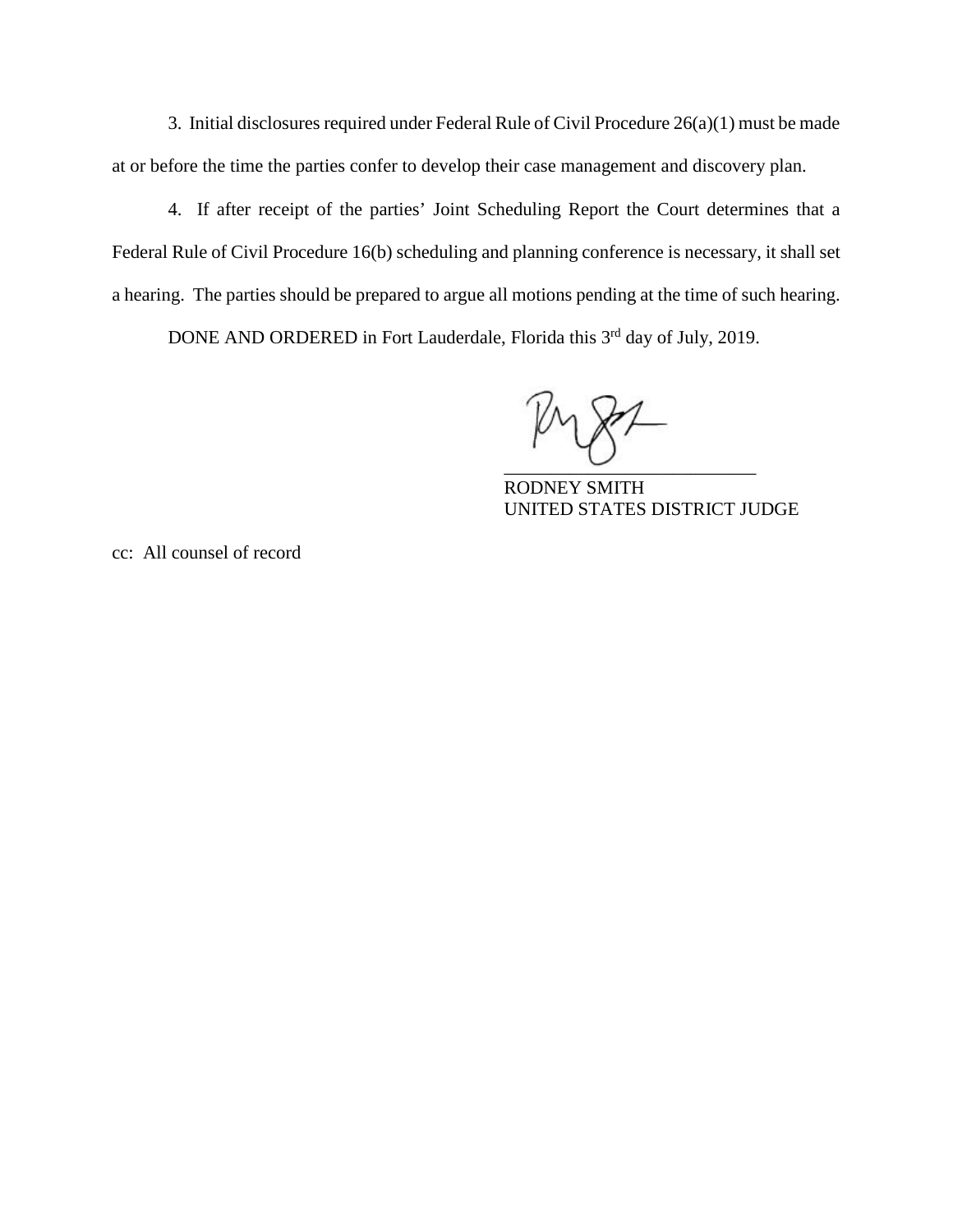**Case No. XX-XXXXX-CIV-SMITH**

**PARTY NAME(S),**

**Plaintiff(s),**

**v.**

**PARTY NAME(S),**

**Defendant(s).**

## **PROPOSED SCHEDULING ORDER SETTING CIVIL TRIAL DATE AND PRETRIAL SCHEDULE**

/

**THIS CAUSE** is set for trial during the Court's two-week trial calendar beginning on

# **[MM/DD/YYYY]**. **[1](#page-2-0)** The **Calendar Call** will be held at **9:00 a.m. on Tuesday, [MM/DD/YYYY]**. **[2](#page-2-1)**

The parties shall adhere to the following schedule:**[3](#page-2-2)**

| 1. | Joinder of any additional parties and filing of motion to amend the<br>complaint by                                        | [MM/DD/YYYY] |
|----|----------------------------------------------------------------------------------------------------------------------------|--------------|
|    | Written lists containing the names and addresses of all fact witnesses<br>intended to be called at trial by                | [MM/DD/YYYY] |
| 3. | Plaintiff(s) shall disclose experts, expert witness summaries, and<br>reports as required by Fed. R. Civ. P. $26(a)(2)$ by | [MM/DD/YYYY] |

<span id="page-2-1"></span>**<sup>2</sup> Tuesday before Trial date.**

 $\overline{\phantom{a}}$ 

<span id="page-2-0"></span>**<sup>1</sup>** In all **Expedited Track** cases (S.D. Fla. L.R. 16.1(a)(2)(A)) and all actions brought pursuant to **the Fair Labor Standards Act, Title III of the Americans with Disabilities Act, the Fair Debt Collection Practices Act, or to recover amounts due on a defaulted student loan**, the Trial *shall occur within nine months of the date Plaintiff(s) filed the action*.

In all **Standard Track** cases (S.D. Fla. L.R. 16.1(a)(2)(B)), the Trial *shall occur within twelve to eighteen months of the date Plaintiff(s) filed the action*.

<span id="page-2-2"></span>**<sup>3</sup>** Additionally, in class action cases, the parties should provide proposed deadlines for class discovery and the filing of motions for class certification and/or decertification. In cases arising from administrative agency determinations and/or appeals thereof, the parties should provide a deadline for the filing of the administrative record.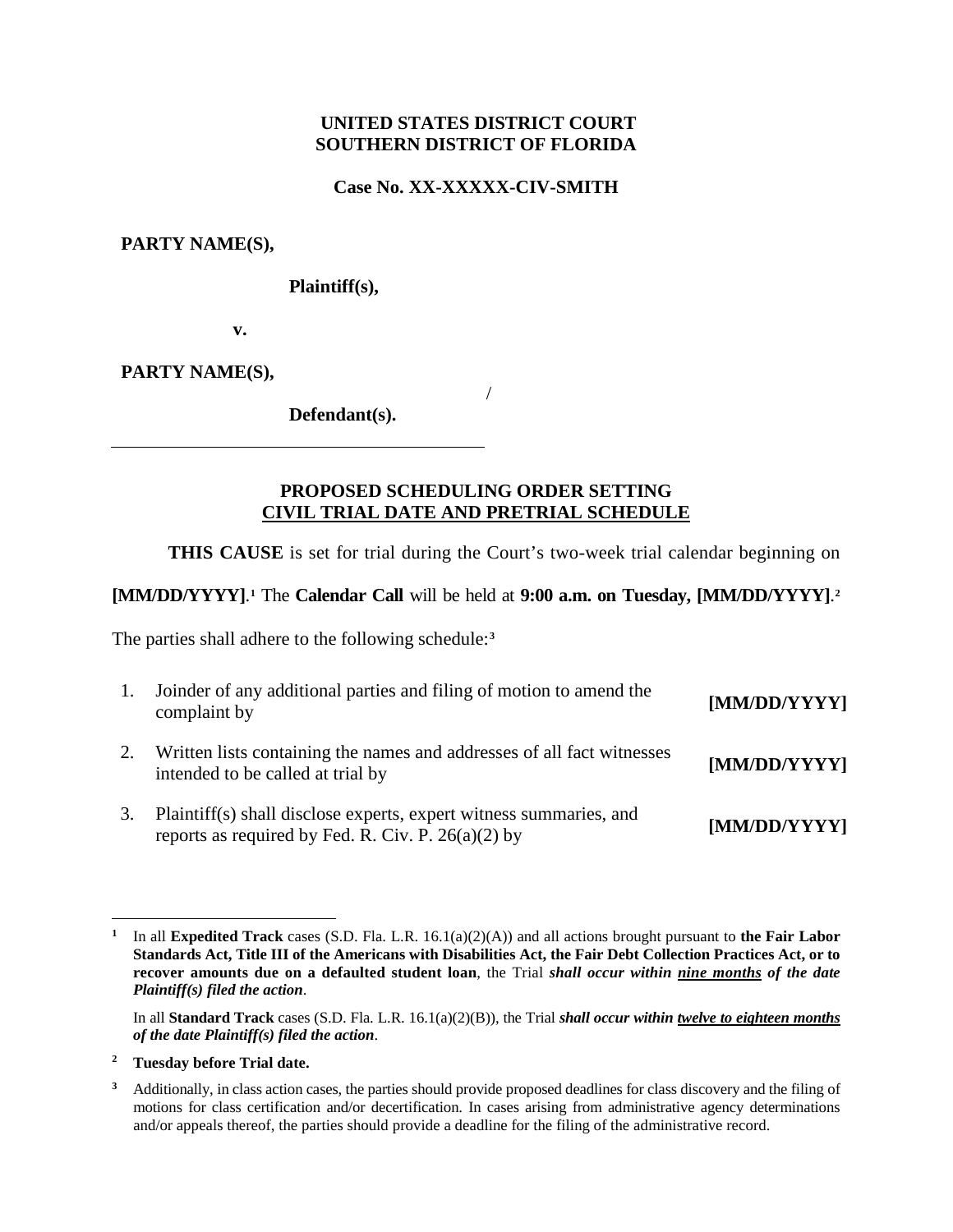| 4. | Defendant(s) shall disclose experts, expert witness summaries, and<br>reports as required by Fed. R. Civ. P. $26(a)(2)$ by                                                                                                                                                                                                                                                                          | [MM/DD/YYYY] |
|----|-----------------------------------------------------------------------------------------------------------------------------------------------------------------------------------------------------------------------------------------------------------------------------------------------------------------------------------------------------------------------------------------------------|--------------|
| 5. | Exchange of rebuttal expert witness summaries and reports as required<br>by Fed. R. Civ. P. $26(a)(2)$ by                                                                                                                                                                                                                                                                                           | [MM/DD/YYYY] |
| 6. | Parties shall select a mediator pursuant to Local Rule 16.2 and shall<br>schedule a time, date, and place for mediation by                                                                                                                                                                                                                                                                          | [MM/DD/YYYY] |
| 7. | Fact discovery shall be completed by                                                                                                                                                                                                                                                                                                                                                                | [MM/DD/YYYY] |
| 8. | Expert discovery shall be completed by                                                                                                                                                                                                                                                                                                                                                              | [MM/DD/YYYY] |
| 9. | Dispositive motions, including summary judgment and <i>Daubert</i> , shall<br>be filed by<br>[at least four months before the date for filing the Pretrial<br>Stipulation]                                                                                                                                                                                                                          | [MM/DD/YYYY] |
|    | 10. Mediation shall be completed by<br>[at least three months before Trial date]                                                                                                                                                                                                                                                                                                                    | [MM/DD/YYYY] |
|    | 11. All pretrial motions and memoranda of law, including motions in<br>limine, shall be filed by<br>[at least one month before Trial date]<br>All motions in limine and the responses shall be limited to one page per<br>issue.                                                                                                                                                                    | [MM/DD/YYYY] |
|    | 12. Joint pretrial stipulation, proposed joint jury instructions, proposed<br>joint verdict form, and/or proposed findings of fact and conclusions of<br>law shall be filed by<br>[at least one month before Trial date]<br>When the parties cannot agree on specific jury instructions, the<br>submitted instructions shall clearly indicate which party has proposed<br>the specific instruction. | [MM/DD/YYYY] |
|    | 13. Electronic versions of documentary exhibits and Certificates of<br>Compliance re Admitted Evidence shall be filed on CM/ECF by<br>[no later than 48 hours prior to Calendar Call]                                                                                                                                                                                                               | [MM/DD/YYYY] |

| By: | [Attorney(s) for Plaintiff(s)] | [Attorney(s) for Defendant(s)] |
|-----|--------------------------------|--------------------------------|
|     |                                |                                |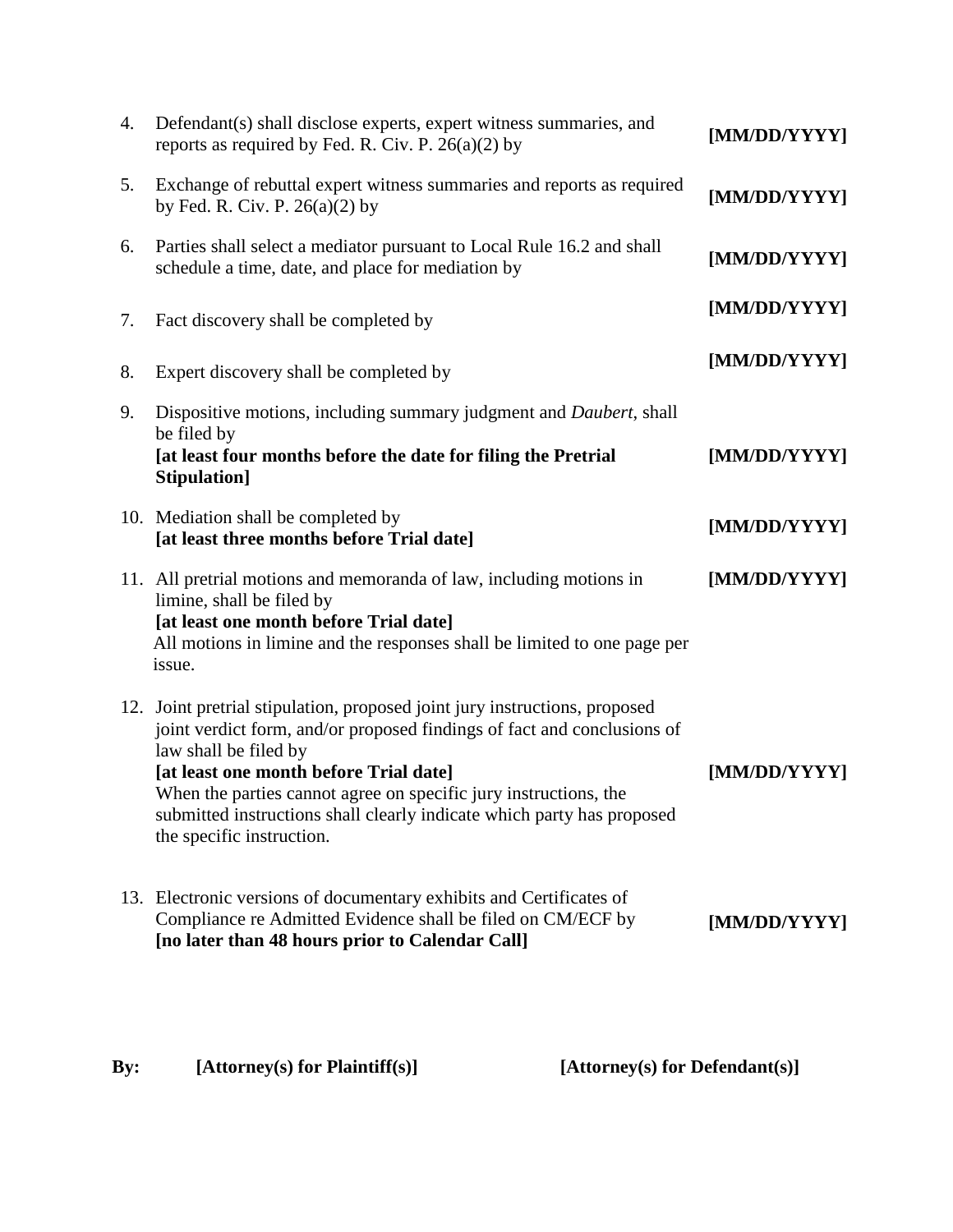### **Case No. XX-XXXXX-CIV-SMITH**

**PARTY NAME(S),**

**Plaintiff(s),**

**v.**

**PARTY NAME(S),**

**Defendant(s).**

# **ELECTION TO JURISDICTION BY A UNITED STATES MAGISTRATE JUDGE FOR FINAL DISPOSITION OF MOTIONS**

/

In accordance with the provisions of 28 U.S.C. § 636(c), the undersigned party or parties

to the above-captioned civil matter hereby voluntarily elect to have a United States Magistrate

Judge decide the following motions and issue a final order or judgment with respect thereto:

| 1 <sub>1</sub> | <b>Motions to Dismiss</b>       | Yes                    | No no                 |
|----------------|---------------------------------|------------------------|-----------------------|
|                | 2. Motions for Summary Judgment | $Yes$ <sub>____</sub>  | No                    |
|                | 3. Motions for Attorneys' Fees  | $Yes$ <sub>____</sub>  | $No$ <sub>_____</sub> |
| 4.             | <b>Motions for Costs</b>        | $Yes$ <sub>_____</sub> | $No$ <sub>____</sub>  |
| 5.             | <b>Motions for Sanctions</b>    | $Yes$ <sub>____</sub>  | $No$ <sub>____</sub>  |
|                | 6. All Pretrial Motions         | $Yes$ <sub>_____</sub> |                       |
| 7.             | <b>Discovery</b>                |                        |                       |
| 8.             | Other (explain below)           |                        | No                    |
|                |                                 |                        |                       |

**\_\_\_\_\_\_\_\_\_\_\_\_\_\_\_\_\_\_\_\_\_\_\_\_\_\_\_\_\_\_\_\_\_\_\_\_\_\_\_\_\_\_\_\_\_\_\_\_\_\_\_\_\_\_\_\_\_\_\_\_\_**

**By: [Attorney(s) for Plaintiff(s)] [Attorney(s) for Defendant(s)]**